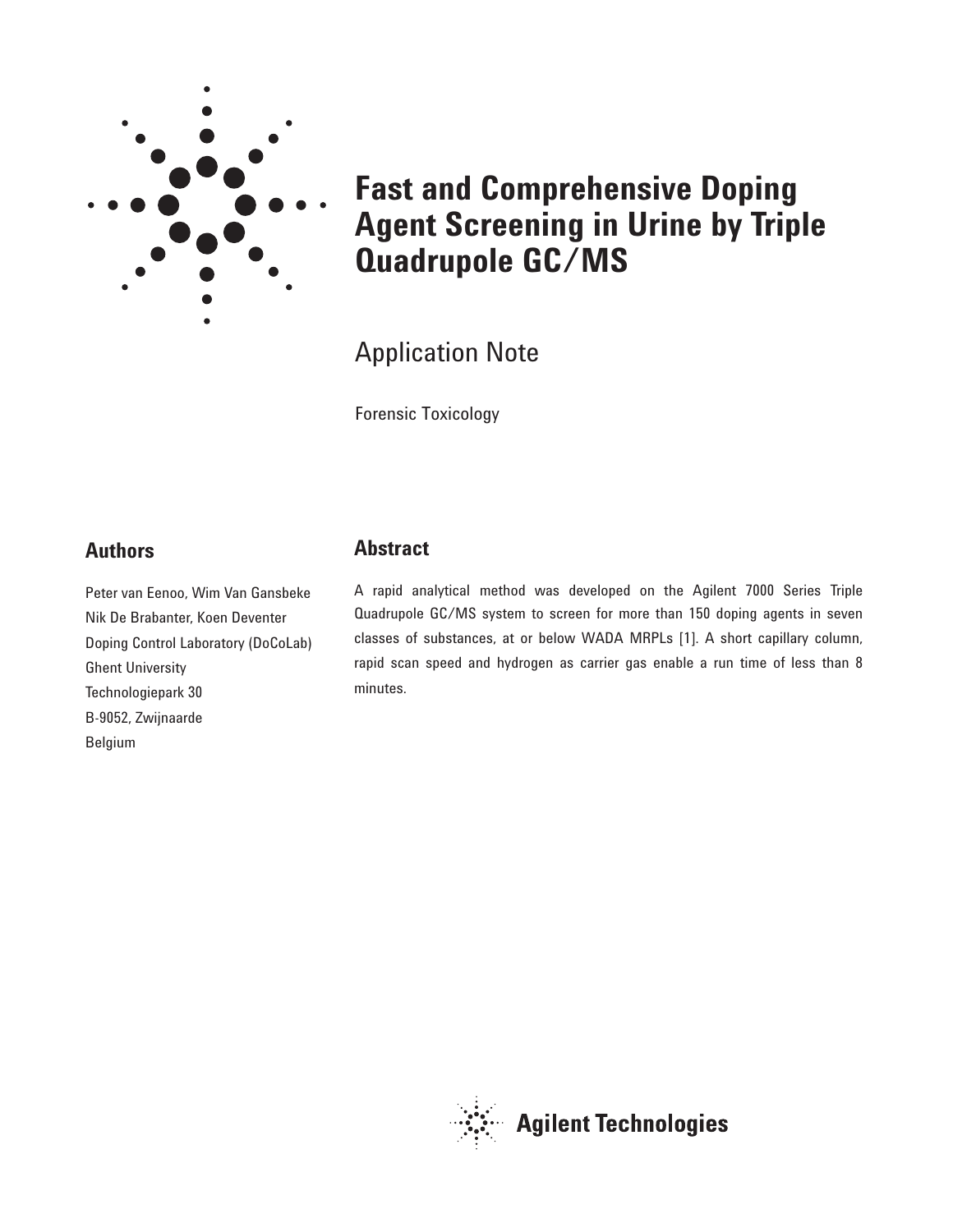# **Introduction**

Since its advent, in 2000 the World Anti-Doping Agency (WADA) has maintained and updated a list of prohibited substances, where adherence to the list has been controlled by accredited forensic laboratories. WADA sets minimum required performance levels (MRPLs) for the detection of the substances on the list, which includes:

- Five categories of substances prohibited at all times (anabolic agents, hormones and related substances, betaagonists, anti-estrogenic agents, and diuretics and other masking agents)
- Four categories of substances prohibited during competition (stimulants, narcotics, cannabinoids and glucocorticosteroids)

Although there is growing interest in samples such as blood (serum/plasma), saliva and hair, urine remains the most common sample type. In order to obtain the necessary selectivity for all of the different classes of prohibited substances at or below their MRPLs, hyphenated chromatographic mass spectrometric methods are preferred [2], and GC-MS and LC-MS are now used as complementary techniques in doping control. While several fast GC tandem mass spectrometric methods have been published, these analytical methods normally lacked the com-bination of quantitative determination of the endogenous steroid profile and a qualitative analysis of a wide range of exogenous steroids and other doping agents.

This application note describes an analytical method developed on the Agilent 7000A Triple Quadrupole GC/MS system for the detec-tion of a wide range of endogenous and exogenous anabolic steroids and other doping agents, with a run time of less than 8 minutes.

# **Experimental**

### **Standards and Reagents**

The standards and reagents used were as described in reference 1.

#### **Instruments**

The method was developed on an Agilent 7890 gas chromatograph equipped with a split/splitless capillary inlet and an Agilent 7000A Triple Quadrupole GC/MS sytem, using a Gerstel MPS2 autosampler and PTV injector. The analysis parameters are listed in Tables 2–6.

*Table 1. Agilent 7000A Triple Quadrupole GC/MS Gas Chromatograph and Mass Spectrometer Conditions*

#### **GC Run Conditions**

| Analytical column             | Agilent J&W HP-1 Ultra Inert 12.5 m $\times$ 0.2 mm id,<br>$0.11$ µm film (cut from a $50$ m column,<br>p/n 19091A-005) |  |  |
|-------------------------------|-------------------------------------------------------------------------------------------------------------------------|--|--|
| Injection                     | $5 \mu L$ ; Injector conditions: 100 °C (0.15 min),<br>12 °C/sec to 280 °C                                              |  |  |
| Carrier gas                   | Hydrogen, constant flow, 1.0 mL/min                                                                                     |  |  |
| Column temperature<br>program | 100 °C (0.4 min), 90 °C/min to 185 °C; 9 °C/min to<br>230 °C; 90 °C/min to 310 °C (0.95 min)                            |  |  |
| Transfer line temp            | 310 °C                                                                                                                  |  |  |
| <b>MS</b> conditions          |                                                                                                                         |  |  |
| Tune                          | Autotune                                                                                                                |  |  |
| <b>EMV Gain</b>               | Autotune                                                                                                                |  |  |
| <b>Acquisition parameters</b> | El, Multiple Reaction Monitoring                                                                                        |  |  |
| <b>Collision gas flows</b>    | $N2$ Collision Gas: 1.5 mL/min                                                                                          |  |  |
| Quench gas flows              | Helium, 2.25 mL/min                                                                                                     |  |  |
|                               |                                                                                                                         |  |  |

### **Sample Preparation**

One mL of urine was incubated with β-Glucuronidase to effectively cleave glucuronide conjugates and produce free steroids. The urine was then extracted by liquid-liquid extraction with diethyl ether and the residue after evaporation was derivatized for GC/MS analysis.

Derivatization was achieved by dissolving the dried sample in 100 µL of N-Methyl-N-(trimethylsilyl)trifluoroacetamide (MSTFA)-NH<sub>4</sub>I-ethanethiol (100:2:3,  $v/w/v$ ) and heating for 60 minutes at 80 °C [3].

#### **Analysis Parameters**

The Agilent Triple Quadrupole GC/MS system parameters used in the analysis of several classes of prohibited substances are shown in Tables 2–6.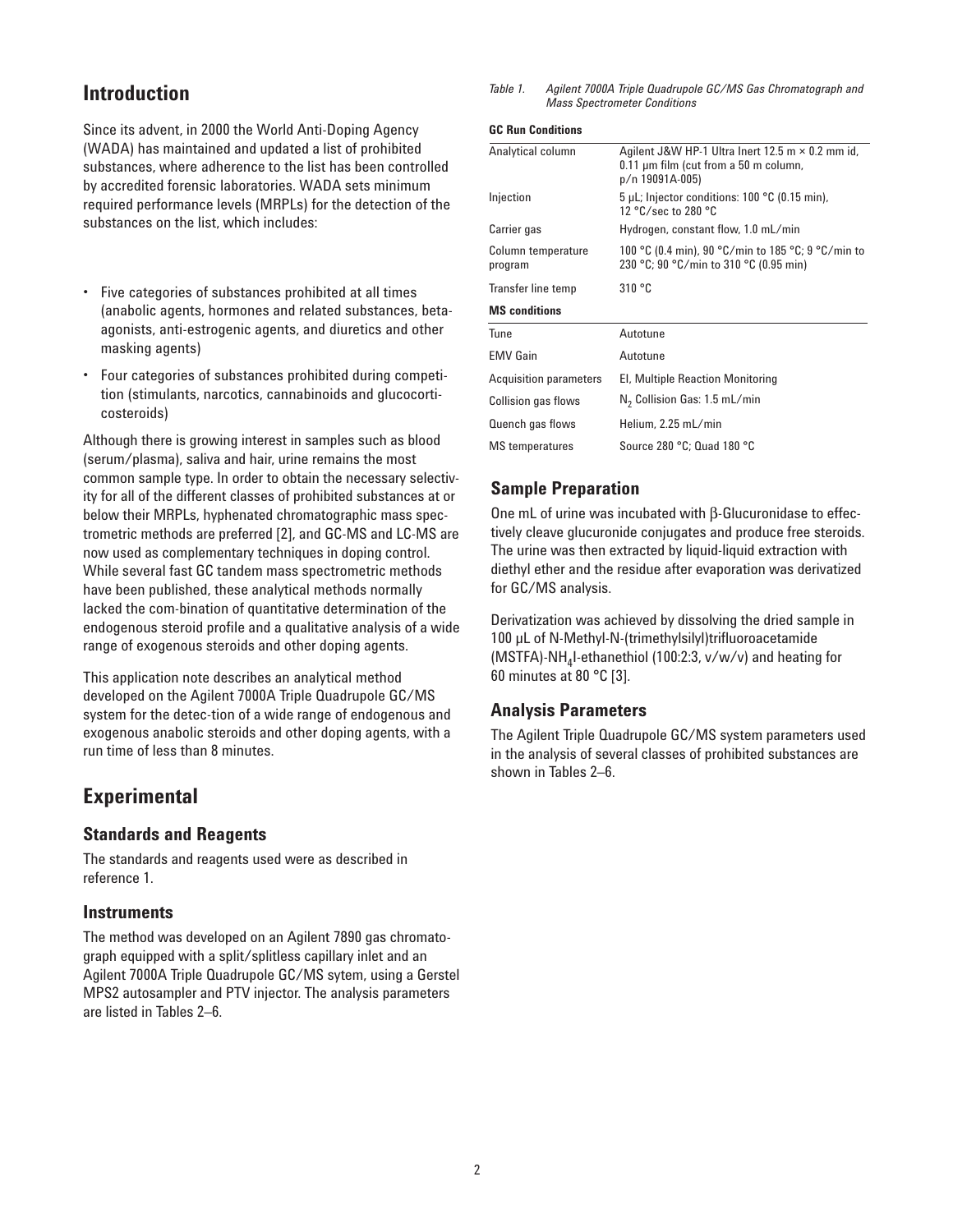## **Results**

#### **Sample Preparation**

Forensic laboratories need to be able to detect very low levels of a wide variety of prohibited substances in a relatively small volume of a complex, biological matrix (usually urine). From this small sample, the labs must screen for and eventu-ally confirm (using a totally independent analysis) the presence of any prohibited substance. Due to the sensitivity and selectivity of MS/MS detection, this sample preparation method uses only 1 mL of urine for the screening of a wide range of doping agents, a volume that is 2–5 times lower than that routinely used for GC/MS anabolic steroid screening methods.

This analytical method is also comprehensive, encompassing one or more metabolites of all prohibited narcotics, the most frequently used β2-agonists, hormone antagonists and modulators, and beta-blockers. In addition, a large number of stimulants and several substances from all other groups of prohibited substances are covered by this method (Tables 2–5). The only anabolic agents not covered are those for which GC-MS is not particularly suitable (for example tetrahydrogestrinone, methyltrienolone, stanozolol).

Several quality assurance measures are incorporated into the method to cover the three basic steps in sample preparation: hydrolysis, extraction and derivatization. Using a large excess of β-glucuronidase assures efficient hydrolysis after 1.5 h at 56 °C. The use of both glucuronidated and free steroids with similar structure (d4-A-glucuronide and d5-Et (free)) allows for an adequate evaluation of hydrolysis efficiency. The use of a diverse mixture of internal standards allows for differences in physicochemical properties that can cause differences in extraction efficiency. These internal standards also enable

quantification of non-deuterated structural analogues. Finally, the inclusion of transitions for mono-TMS derivatized androsterone and etiocholanolone in the method facilitates evaluation of the derivatization efficiency. This integrated approach provides a comprehensive evaluation of the sample preparation efficiency per sample, rather than per batch since all major sample preparation steps are monitored.

The levels of 5α-androstane-3,17-dione and 5βandrostane-3,17-dione are also monitored in this analytical method, as elevated con-centrations of these compounds can be indicative of microbial contamination, which can alter the endogenous steroid profile.

#### **Gas Chromatography**

The aim of this study was to develop a fast GC/MS analytical method, capable of quantifying the endogenous steroids shown in Table 6 as well detecting a wide range of prohibited substances qualitatively. Sufficient resolution between compounds is a pre-requisite for adequate quantification. In this method, the sepa-ration of the isomers androsterone and etiocholanolone, pre-sent at relatively high concentrations (Table 6), and to a minor extent the other isomers (11β-OH-A and 11β-OH-Et and 5aab and 5bab) put restrictions on chromatographic speed and injected volumes. This method enables injection of 5 µL of sample using a PTV-injector, which is substantially higher than previous methods using split/ splitless injection.

Using a relatively short capillary column (12.5 meters) in combi-nation with a high linear velocity of hydrogen as carrier gas, rather than helium, enabled a substantial reduction in the GC run time, to 7.98 minutes. However, even at high concentrations (4.8 µg/mL), androsterone and etiocholanolone are sufficiently separated to provide adequate quantification



*Figure 1. Extracted ion chromatogram (m/z 239 -> 167) for androsterone-bis-TMS and etiocholanolone-bis-TMS at the highest calibrator concentration (4.8 µg/mL).*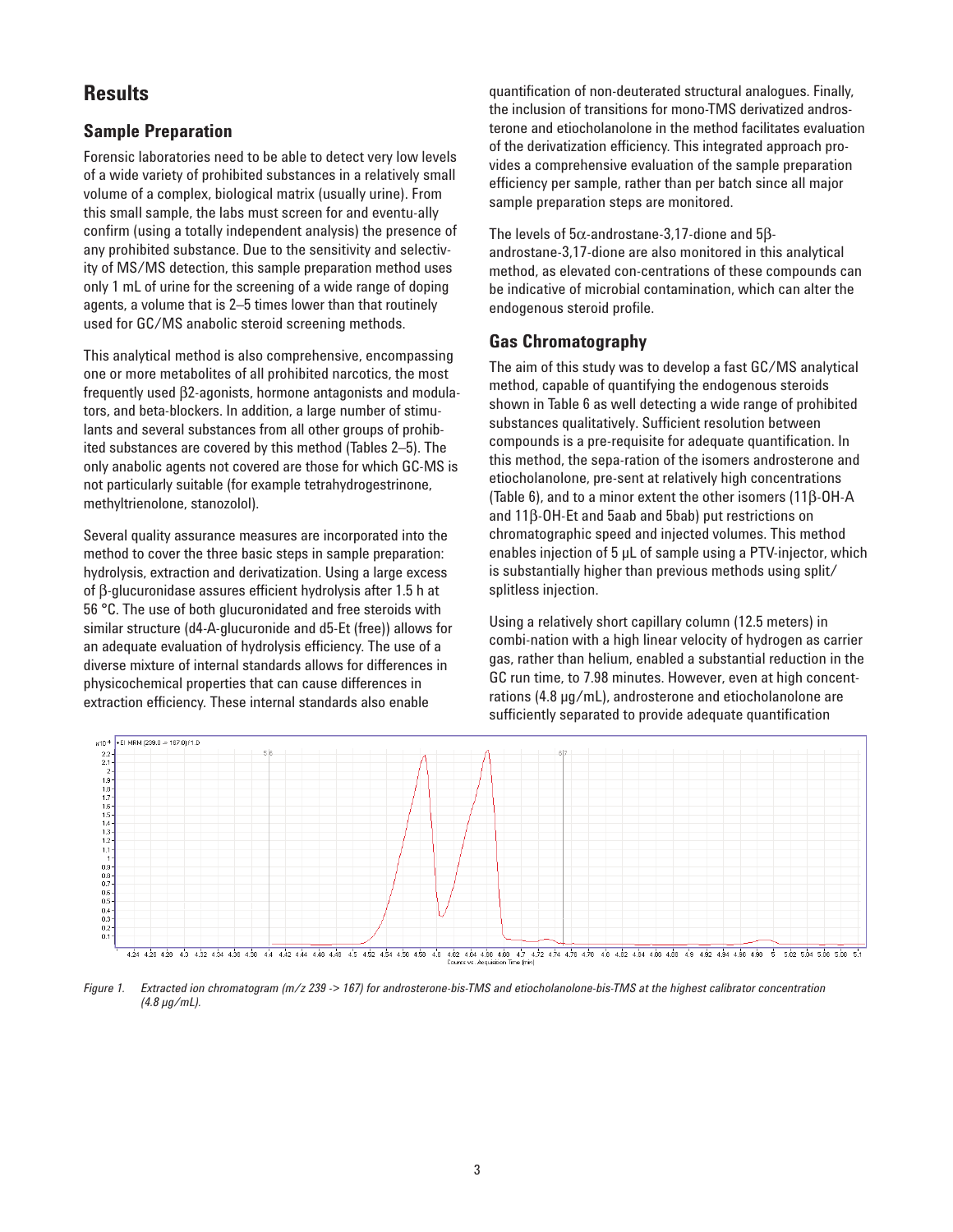(Figure 1). Shorter run time greatly improves sample turn around, involving very short sample reporting times (24–48 h).

### **Mass Spectrometry**

A multistep process was used to determine and optimize the mass spectrometric conditions. In the first step, full scan spectra were obtained for every derivatized compound. After selection of a suitable precursor ion, full product scan mass spectra were acquired at different collision energies (10 and 25 eV). Suitable product ions were then chosen and SRM transitions set up. Selection of the final product ions (at least two transitions per substance) and optimization of the collision energy (5, 10, 15, 20, 30, 35 eV) were then performed on both reference standards and extracts from spiked urine samples. The best signal-to-noise (S/N) ratio was used to determine the most appropriate transitions and collision energies for each analyte. Tables 2–5 list the final mass spectrometer settings for all of the analytes included in the method.

## **Quantitative Method Development**

The substances analyzed in the quantitative part of the method include those steroids traditionally used in doping control to establish the use of a prohibited substance (T, E, A, Et, DHT, DHEA, androstenedione, 5aab, 5bab. This analytical method also moni-tors other endogenous steroids which are not affected by the intake of natural anabolics (11bOH-A and 11b-OH-Et), as well as markers of microbiological degradation (5α-androstane-dione and 5β-androstanedione). The inclusion of these addi-tional parameters can greatly assist in the evaluation process of atypical steroid profiles, due to elevated production of endogenous steroids or alteration by microbiological degrada-tion. The method also quantifies salbutamol, the most widely used β2-agonist, norandrosterone and the major metabolite of cannabis (11-nor-∆9 tetrahydrocannabinol.-9 carboxylic acid, THC-COOH).

Although large differences in calibration ranges exist between the monitored compounds, correlation coefficients of 6-point calibration curves (3 replicates per calibrator) made in steroidstripped urine were acceptable. Additional analysis revealed that the residual standard deviations at every point of the calibration curves were lower than 2/3 of the maximum residual standard deviation as calculated by Horwitz (www.cipac.org/ document/Guidance%20Documents/validat.pdf). Moreover, the bias at each of these points was below 15%, demonstrating acceptable accuracy as well. Therefore, in agreement with Eurachem guidelines [4], this method can be regarded as suitable for quantitative purposes.

### **Qualitative Analysis**

Method development for the non-threshold substances was also performed in accordance with Eurachem guidelines. Selectivity was confirmed by the lack of matrix interferences in ten blank urine samples. These samples were then spiked at different concentration levels of all of the target analytes. The lowest concentration at which concurrent signals (S/N>3) for each monitored transition were obtained at the expected retention time  $(\pm 1\%)$  in all samples was defined as the limit of detection (LOD). These LOD's for the exogenous substances are listed in Tables 2–6. The method includes 41 metabolites of anabolic steroids, 4 other anabolic agents, 6 β2-agonists, 11 hormone antagonists and modulators, 19 narcotics and 16 stimulants.

It should be noted that in some cases, the observed LOD for a metabolite exceeds WADA's MRPL (Minimum Required Performance Level). For these substances, the method was regarded as not suitable, although they remained part of the analytical method. For all such cases, the method includes another metabolite of the same parent drug with an LOD at or below the MRPL. This is the case for fluoxymesterone for example: the LOD for 6β-hydroxyfluoxymesterone (Table 2) is 20 ng/mL, while WADA's MRPL is set at 10 ng/mL. However, the LOD of  $9\alpha$ -fluoro-17,17-dimethyl-18-nor-androstan-4,13diene-

11β-ol-3-one, another fluoxymesterone metabolite, is compliant with the MRPL. The WADA technical document does not spec-ify which metabolites need to be monitored, with the exception of a few substances. Therefore, the method can be considered WADA compliant for the detection of fluoxymesterone.

The current method is also capable of detecting all compounds from the class of "other anabolic agents," except for the group of selected androgen receptor modulators that are still in trials and not included in this study.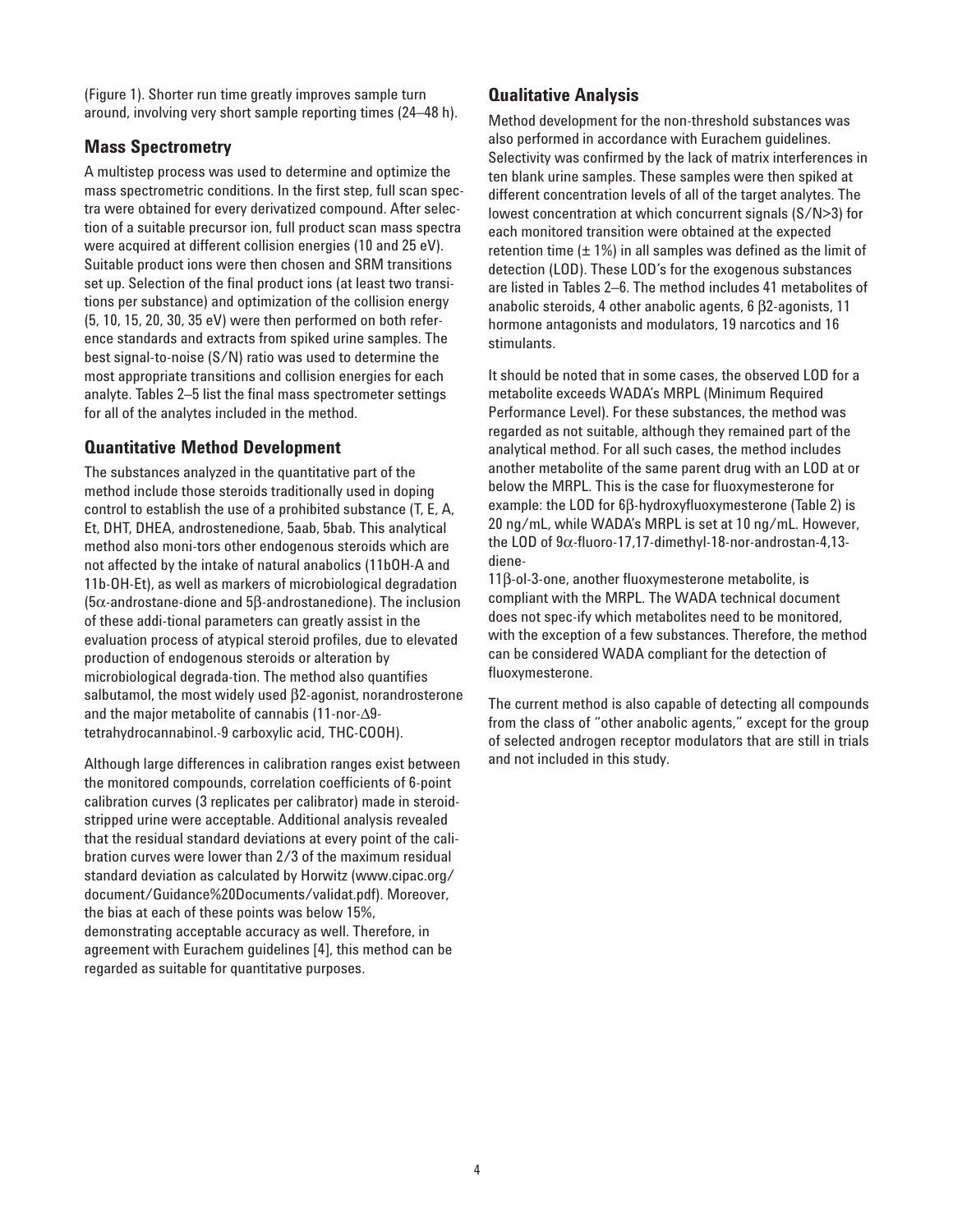Besides the anabolic agents, a wide variety of hormone antagonists and modulators can be detected at or below the MRPL. This list includes substances with a steroidal structure (formestane, 6α-OH androstenedione and the metabolite of exemestane: 17β-hydroxy-6-methylene-androsta-1, 4-diene-3-one) as well as non steroidal compounds (aminogluthetimide, anastrazole, letrozole metabolite, raloxiphene, toremiphene, 4-OH-cyclofenil, 4-OH-tamoxifen and the isomers of 4-OH-methoxytamoxifen). Moreover, as androsta-1,4,6 triene-3,17-dione also metabolizes to boldenone and its metabolites [3], the only substances from this class which are not included in the method are testolactone, clomiphene and fulvestrant, due to the lack of reference standards for their metabolites.

Most prohibited narcotics also undergo extensive Phase I and Phase II metabolism. Therefore, all WADA prohibited narcotics and/or their metabolites were included in the current method. Except for fentanyl, which shows superior detection by LC-MS, all LOD's were lower than the WADA MRPL, making the methodology very well suited for monitoring the misuse of nar-cotics. The analytical method also screens for codeine, since use of codeine can be detected as morphine. When the detection of morphine can be attributed to the use of codeine, a forensic laboratory should not report such cases [5].

In general, urine is not well suited to the determination of the post-administration time of sample collection. However, the current method offers the ability to determine post-administration time for several substances by monitoring metabolites for which the excretion profile is time-dependent. This is the case for heroin, for example, since the method monitors not only the parent substance but also morphine and 6-monoacetylmorphine (MAM).

The analytical method is also capable of simultaneously quantifying 11-nor-∆9-tetrahydrocannabinol.9 carboxylic acid (THC-COOH), the major metabolite of cannabis and one of the most detected

doping agents. Thus, this analytical method can also be used in forensic science, forensic toxicology testing laboratories.

In contrast to the narcotics, most stimulants are not excreted as conjugates, and the inclusion of these substances was not the focus of this research. Nevertheless, a wide range of stimulants (or their metabolites), including cocaine and its metabo-lite benzoylecgonine are included in the method.

The analytical method covers the most frequently used β2 agonists in sports. Moreover, in the case of fenoterol both the parent drug (O-TMS tetrakis derivatized) and a degradation product, the C,N-methylene fenoterol-tetrakis- TMS derivative, were moni-tored [6]. Although the degradation product was not detected in the study, its inclusion in the method will increase the detection capability of the method for real samples, since fenoterol can be rapidly degraded.

Although beta blockers are only prohibited in particular sports, 15 beta blockers were included in the method since their inclu-sion can optimize laboratory efficiency when their detection is required.

The analytical method uses an optimized derivatization protocol [7], but the effectiveness of the derivatization step is confirmed by monitoring for the presence of mono-TMS derivatized andros-terone and etiocholanolone. The formation of multiple deriva-tives of several other compounds (for example celiprolol, pindolol) is still possible. While one of the derivatives usually gives a better signal than the other, the inclusion of the second derivative can be regarded as a safety precaution. Given the high speed of changing SRM transitions in the Agilent 7000 Series Triple Quadrupole GC/MS system (500 transitions/sec), this addition of transitions does not decrease the overall performance of the method.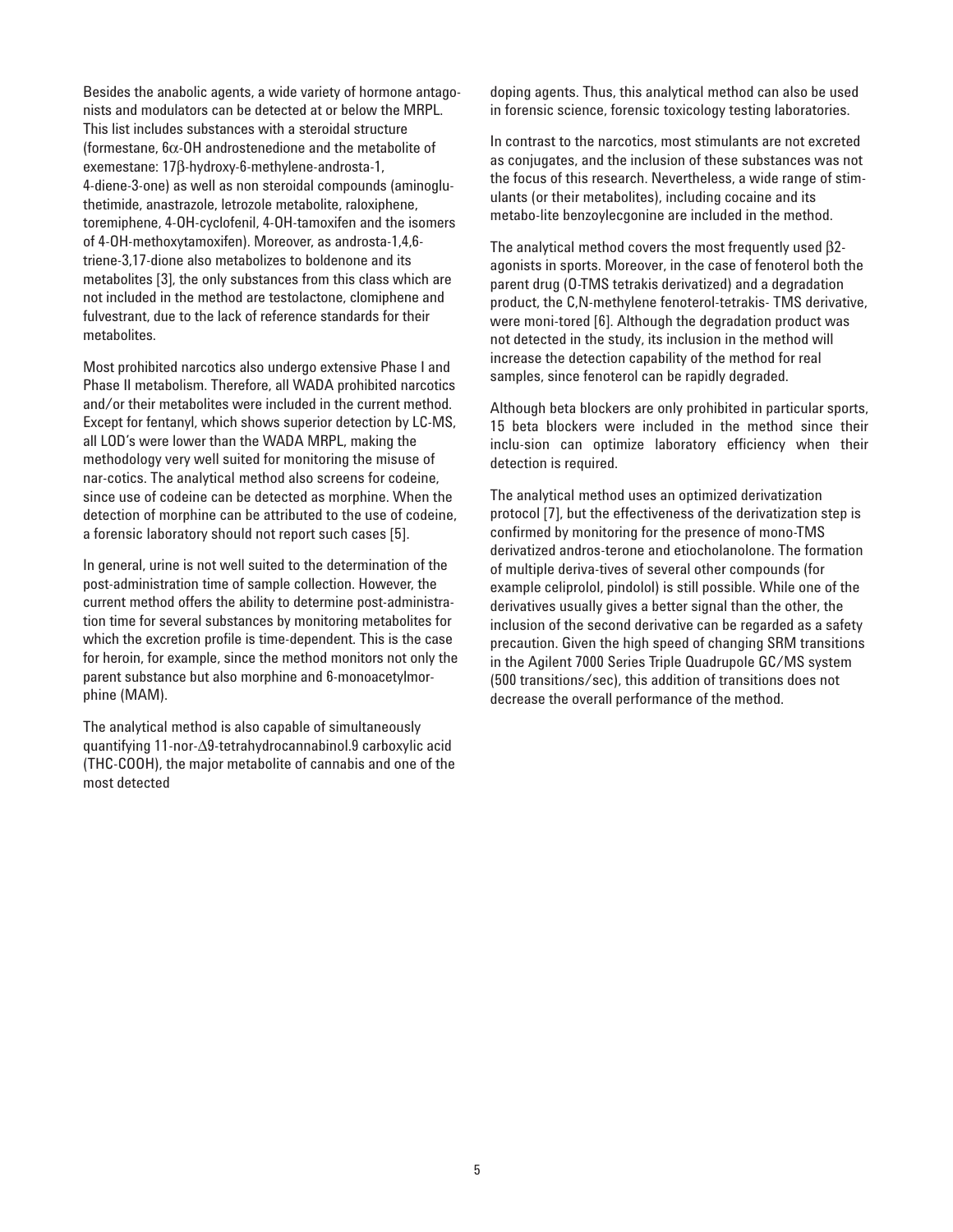| <b>Class</b> | <b>RT</b><br>(min) | Substance                                                                                              | <b>Transitions</b>                                     | <b>Collision</b><br>energy (eV) | LOD<br>(ng/mL) | <b>MRPL</b><br>(ng/mL) |
|--------------|--------------------|--------------------------------------------------------------------------------------------------------|--------------------------------------------------------|---------------------------------|----------------|------------------------|
|              | 4.14               | 5β-androst-1-en-17β-ol-3-one                                                                           | $432.0 \rightarrow 194.0$<br>$432.0 \rightarrow 206.0$ | 15<br>15                        | 5              | 10                     |
|              | 5.32               | Boldenone                                                                                              | 430.0 $\rightarrow$ 206.0                              | 10                              | 10             | 10                     |
|              | 5.09               | 1-Androstenediol                                                                                       | $430.0 \rightarrow 191.0$<br>$434.0 \rightarrow 195.0$ | 30<br>20                        | 5              | 10                     |
|              |                    |                                                                                                        | $434.0 \rightarrow 127.0$<br>$432.0 \rightarrow 194.0$ | 20<br>5                         |                |                        |
|              | 5.05               | 1-testosterone                                                                                         | $432.0 \rightarrow 206.0$<br>$435.0 \rightarrow 255.0$ | 10<br>20                        | 10             | 10                     |
|              | 5.09               | $17\alpha$ -methyl-5 $\alpha$ -androstane-3 $\alpha$ ,17 $\beta$ -diol                                 | $435.0 \rightarrow 213.0$                              | 20                              | $\overline{2}$ | $\overline{2}$         |
|              | 5.12               | 17α-methyl-5β-androstane-3α,17β-diol                                                                   | $435.0 \rightarrow 255.0$<br>$435.0 \rightarrow 213.0$ | 20<br>20                        | 5              | $\sqrt{2}$             |
|              | 6.7                | oxymesterone                                                                                           | $534.0 \rightarrow 389.0$<br>$534.0 \rightarrow 444.0$ | 20<br>20                        | 10             | 10                     |
|              | 4.15               | epimetendiol                                                                                           | $358.0 \rightarrow 301.0$<br>$358.0 \rightarrow 196.0$ | 15<br>5                         | 2              | $\overline{c}$         |
|              | 6.57               | 6ß-hydroxymethandienone                                                                                | $517.0 \rightarrow 229.0$<br>$517.0 \rightarrow 337.0$ | 20<br>15                        | 5              | 10                     |
|              | 5.63               | Metenolone PC                                                                                          | $446.0 \rightarrow 208.0$                              | 10                              | 5              | $10\,$                 |
|              | 4.92               | 1-Methylene-5α-androstan-3α-ol-17-one (metenolone metab)                                               | $446.0 \rightarrow 195.0$<br>$446.0 \rightarrow 341.0$ | 15<br>15                        | $20\,$         | 10                     |
|              | 5.64               |                                                                                                        | $446.0 \rightarrow 195.0$<br>$421.0 \rightarrow 241.0$ | 5<br>15                         | 10             |                        |
|              |                    | 17α-Ethyl-5β-estrane-3α,17β-diol (norethandrolone major metab)                                         | $421.0 \rightarrow 331.0$<br>$421.0 \rightarrow 241.0$ | 5<br>15                         |                | $10\,$                 |
|              | 5.4                | 17α-Ethyl-5α-estrane-3α,17β-diol (norethandrolone minor metab)                                         | $421.0 \rightarrow 145.0$<br>$448.0 \rightarrow 433.0$ | 25<br>10                        | 5              | 10                     |
|              | 4.77               | $2\alpha$ -methyl-5 $\alpha$ -androstan-3 $\alpha$ -ol-17-one (drostanolone metab)                     | $448.0 \rightarrow 253.0$                              | 25                              | 10             | 10                     |
|              | 6.05               | <b>Bolasterone PC</b>                                                                                  | $460.0 \rightarrow 355.0$<br>$460.0 \rightarrow 315.0$ | 15<br>15                        | 10             | 10                     |
|              | 5.62               | 7α,17α-dimethyl-5β-androstane-3α,17β-diol (bolasterone metab)                                          | $284.0 \rightarrow 269.0$<br>$284.0 \rightarrow 213.0$ | 5<br>10                         | 10             | 10                     |
|              | 6.13               | <b>Calusterone PC</b>                                                                                  | $460.0 \rightarrow 355.0$<br>$460.0 \rightarrow 315.0$ | 15<br>15                        | 10             | 10                     |
|              | 5.45               | $7\beta$ ,17 $\alpha$ -dimethyl-5 $\beta$ -androstane-3 $\alpha$ ,17 $\beta$ -diol (calusterone metab) | $229.0 \rightarrow 105.0$<br>$269.0 \rightarrow 159.0$ | 30<br>5                         | $\!\! /$       | 10                     |
|              | 5.07               | $1\alpha$ -Methyl-5 $\alpha$ -androstan-3 $\alpha$ -ol-17- one (mesterolone metab)                     | $448.0 \rightarrow 433.0$                              | 10                              | 5              | 10                     |
|              | 5.63               | 4-Chloro-4-androsten-3α-ol-17-one (clostebol metab)                                                    | $448.0 \rightarrow 253.0$<br>$466.0 \rightarrow 181.0$ | 20<br>20                        | 10             | 10                     |
|              | 6.47               |                                                                                                        | $466.0 \rightarrow 431.0$<br>$452.0 \rightarrow 216.0$ | 15<br>20                        |                |                        |
|              |                    | norclostebol                                                                                           | $452.0 \rightarrow 321.0$<br>$552.0 \rightarrow 407.0$ | 15<br>15                        | $\overline{2}$ | 10                     |
| ᡕᠣ           | 6.67               | fluoxymesterone PC                                                                                     | $552.0 \rightarrow 357.0$<br>$552.0 \rightarrow 319.0$ | 15<br>15                        | $\!\! /$       | 10                     |
| 5            | 6.93               | 6β-OH-fluoxymesterone                                                                                  | $640.0 \rightarrow 640.0$<br>$640.0 \rightarrow 143.0$ | 10<br>25                        | 20             | 10                     |
|              | 5.04               | 9α-fluoro-17,17-dimethyl-18-nor-androstan-4,13-diene-11β-ol-3-one                                      | $462.0 \rightarrow 208.0$<br>$462.0 \rightarrow 337.0$ | 15<br>15                        | 5              | $10\,$                 |
|              | 6.17               | oxandrolone                                                                                            | $363,0 \rightarrow 161,0$                              | 15                              | 10             | 10                     |
|              | 5.56               | epioxandrolone                                                                                         | $308.0 \rightarrow 117.0$<br>$363,0 \rightarrow 161,0$ | 15<br>15                        | 20             | 10                     |
|              | 6.68               | dehydrochloromethyltestosterone PC                                                                     | $308.0 \rightarrow 117.0$<br>$478.0 \rightarrow 285.0$ | 15<br>20                        | 10             | 10                     |
|              |                    |                                                                                                        | $478.0 \rightarrow 353.0$<br>$315.0 \rightarrow 227.0$ | 5<br>20                         |                |                        |
|              | 6.82               | 6ß-hydroxy-dehydrochloromethyltestosterone                                                             | $315.0 \rightarrow 241.0$<br>$307.0 \rightarrow 291.0$ | 15<br>10                        | 20             | 10                     |
|              | 5.19               | $17\alpha$ -trenbolone                                                                                 | $307.0 \rightarrow 275.0$<br>$444.0 \rightarrow 356.0$ | 20<br>25                        | 10             | 10                     |
|              | 7.1                | 2-Hydroxymethyl-17α-methylandrostadiene-11α,17β-diol-3-one<br>(formebolone metab)                      | $367.0 \rightarrow 257.0$                              | 25                              | $\!\! /$       | 10                     |
|              | 6.48               | 17α-methyl-4-androstene-11α,17β-diol-3-one<br>(formebolone metab)                                      | $534.0 \rightarrow 389.0$<br>$534.0 \rightarrow 339.0$ | 15<br>25                        | 10             | 10                     |
|              | 5.85               | mibolerone                                                                                             | $446.0 \rightarrow 431.0$<br>$446.0 \rightarrow 341.0$ | 15<br>20                        | 10             | 10                     |
|              | 6.14               | ethisterone                                                                                            | $456.0 \rightarrow 316.0$<br>$456.0 \rightarrow 301.0$ | 15<br>15                        | 1              | 10                     |
|              | 4.76               | $3\alpha$ , $5\alpha$ -tetrahydronorethisterone                                                        | $431.0 \rightarrow 167.0$<br>$431.0 \rightarrow 193.0$ | $20\,$<br>20                    | $\mathbf{2}$   | 10                     |
|              | 7.11               | 16-OH-furazabol                                                                                        | $490.0 \rightarrow 231.0$<br>490.0 $\rightarrow$ 143.0 | 15<br>35                        | 10             | 10                     |
|              | 5.94               | methyldienolone                                                                                        | $430.0 \rightarrow 285.0$                              | $10\,$                          | 10             | 10                     |
|              | 5.97               | $13\beta$ , 17 $\alpha$ -diethyl-5 $\alpha$ -gonane-3 $\alpha$ , 17 $\beta$ -diol (norbolethone metab) | $430.0 \rightarrow 325.0$<br>$435.0 \rightarrow 255.0$ | 10<br>10                        | $20\,$         | 10                     |
|              | 6.14               | $13\beta$ , $17\alpha$ -diethyl-5 $\beta$ -gonane- $3\alpha$ , $17\beta$ -diol (norbolethone metab)    | $435.0 \rightarrow 159.0$<br>$435.0 \rightarrow 255.0$ | 15<br>20                        | 5              | 10                     |
|              |                    |                                                                                                        | $435.0 \rightarrow 345.0$<br>$345.0 \rightarrow 255.0$ | 5<br>15                         |                |                        |
|              | 3.68               | madol                                                                                                  | $345.0 \rightarrow 201.0$<br>$462.0 \rightarrow 141.0$ | 15<br>15                        | 10             | 10                     |
|              | 6.11               | 2a,17a-dimethyl-17ß-hydroxy-5a-androstane-3-one                                                        | $462.0 \rightarrow 143.0$                              | 15                              | 10             | 10                     |
|              | 6.27               | 4-OH-nandrolone (oxabolone)                                                                            | $506.0 \rightarrow 147.0$<br>$506.0 \rightarrow 93.0$  | $20\,$<br>25                    | $\mathbf{2}$   | $10\,$                 |
|              | 6.48               | 4-OH-testosteron                                                                                       | $506.0 \rightarrow 195.0$<br>$520.0 \rightarrow 225.0$ | $20\,$<br>15                    | $\mathbf{2}$   | 10                     |
|              | 6.33               | 6-OH-androstenedione                                                                                   | $520.0 \rightarrow 431.0$<br>$518.0 \rightarrow 319.0$ | 15<br>15                        |                |                        |
|              |                    |                                                                                                        | $518.0 \rightarrow 413.0$<br>$430.0 \rightarrow 325.0$ | 15<br>10                        | $\mathbf{1}$   | 10                     |
|              | 5.19               | 7ß-OH-DHEA                                                                                             | $430.0 \rightarrow 220.0$                              | 10                              | $20\,$         | 10                     |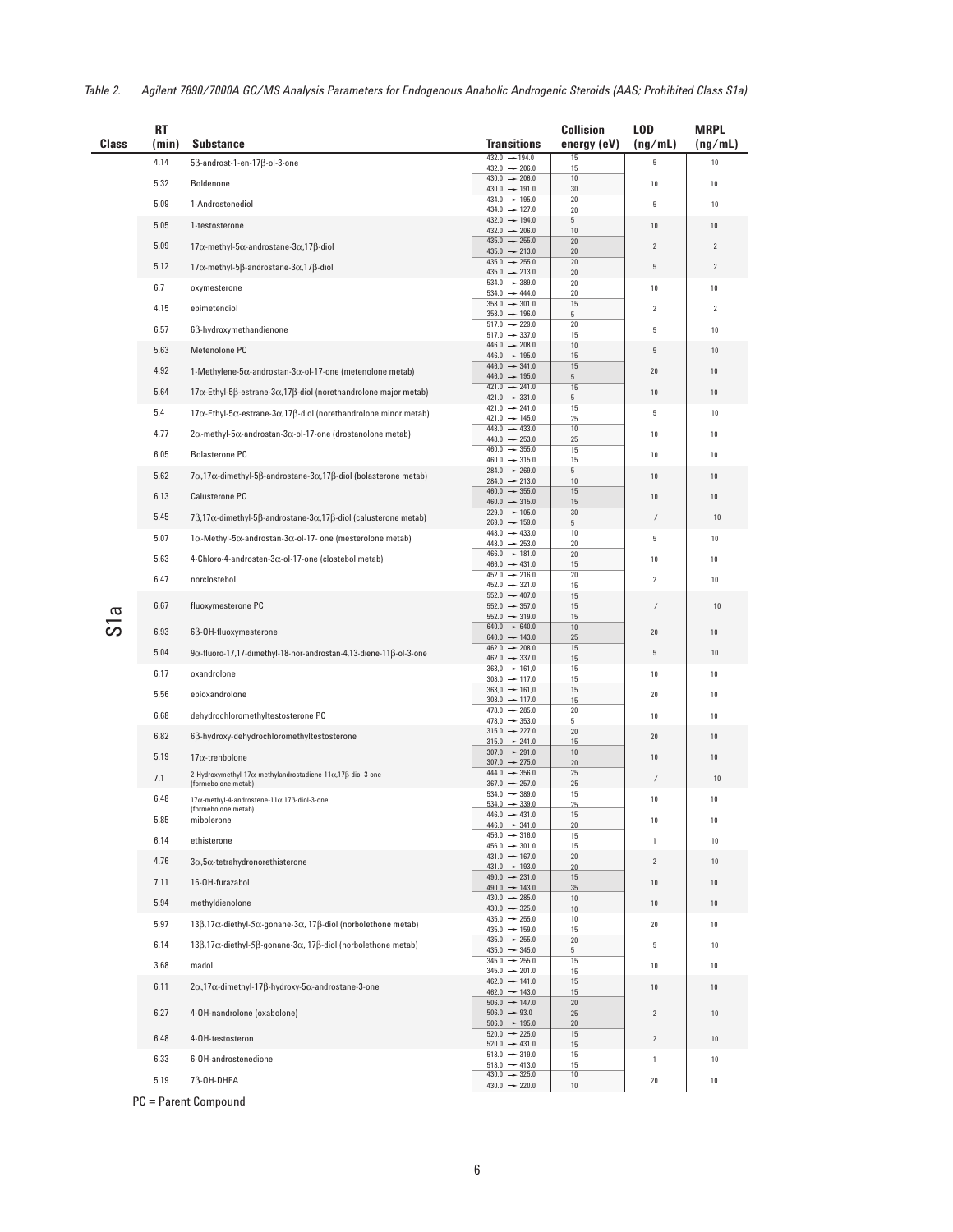| Table 3. | Agilent 7890/7000A Triple Quadrupole GC/MS System Analysis Parameters for Endogenous AAS when administered exoge-      |
|----------|------------------------------------------------------------------------------------------------------------------------|
|          | nously, Other Anabolic Agents, Beta-2 Agonists, Hormone Antagonists and Modulators, Diuretics and Other Masking Agents |
|          | (Prohibited Classes S1b, S1c, S3, S4 and S5, respectively)                                                             |

|       | RT    |                                                     |                                                                    | <b>Collision</b>  | LOD          | <b>MRPL</b> |
|-------|-------|-----------------------------------------------------|--------------------------------------------------------------------|-------------------|--------------|-------------|
| Class | (min) | <b>Substance Transitions</b>                        | <b>Transitions</b><br>$\rightarrow$ 225.0<br>405.0                 | energy (eV)<br>10 | (ng/mL)      | (ng/mL)     |
|       | 4.04  | 19-norandrosterone                                  | $\rightarrow$ 315.0<br>405.0                                       | 5                 | $\mathbf{1}$ | $\sqrt{2}$  |
|       | 4.12  | 5β-Androstane-3,17-dione                            | $\rightarrow$ 275.0<br>290.0<br>$+ 185.0$<br>290.0                 | $10\,$<br>10      |              |             |
|       | 4.64  | $5\alpha$ -androstane- $3\alpha$ , 17 $\beta$ -diol | 256.0<br>$+ 185.0$<br>256.0<br>$\rightarrow$ 157.0                 | 15<br>15          |              |             |
|       | 4.71  | $5\beta$ -androstane- $3\alpha$ , 17 $\beta$ -diol  | 256.0<br>$\rightarrow$ 185.0                                       | 15                |              |             |
|       | 4.58  | androsterone                                        | 256.0<br>$\rightarrow$ 157.0<br>239.0<br>$\rightarrow$ 167.0       | 15<br>35          |              |             |
|       |       |                                                     | 239.0<br>117.0<br>$\rightarrow$<br>239.0<br>167.0<br>$\rightarrow$ | $35\,$<br>35      |              |             |
|       | 4.63  | etiocholanolone                                     | 239.0<br>$\rightarrow$<br>117.0<br>$\rightarrow$ 275.0<br>290.0    | 35<br>10          |              |             |
|       | 5.09  | $5\alpha$ -Androstan-3,17-dione                     | 290.0<br>$\rightarrow$ 185.0                                       | 10                |              |             |
| S1b   | 4.98  | DHEA                                                | 432.0<br>$\rightarrow$ 327.0<br>432.0<br>$+ 237.0$                 | 10<br>10          | EAAS         |             |
|       | 5.14  | epitestosterone                                     | 432.0<br>$\rightarrow$ 209.0<br>432.0<br>$\rightarrow$ 327.0       | 10<br>10          |              |             |
|       | 5.13  | 5α-androstane-3β,17β-diol                           | 421.0<br>$\rightarrow$ 255.0<br>421.0<br>$\rightarrow$ 213.0       | 20<br>20          |              |             |
|       | 5.29  | 4-androstenedione                                   | 430.0<br>$\rightarrow$ 209.0<br>430.0<br>$\rightarrow$<br>234.0    | 15<br>15          |              |             |
|       | 5.24  | DHT                                                 | 434.0<br>195.0<br>$\rightarrow$                                    | 20                |              |             |
|       | 5.41  | testosteron                                         | 434.0<br>$+ 182.0$<br>209.0<br>432.0<br>$\rightarrow$              | 20<br>10          |              |             |
|       |       |                                                     | 432.0<br>327.0<br>$\rightarrow$<br>522.0<br>$+ 236.0$              | 10<br>10          |              |             |
|       | 5.52  | 11β-OH-androsterone                                 | 522.0<br>$- 324.0$<br>522.0<br>$\rightarrow$ 236.0                 | 10<br>10          |              |             |
|       | 5.6   | 11β-OH-etiocholanolone                              | 522.0<br>$\rightarrow$ 324.0                                       | 10                |              |             |
|       | 4.13  | <b>Mono TMS Androsterone</b>                        | 347.0<br>$\rightarrow$<br>253.0<br>308.0<br>$\rightarrow$ 218.0    | 20<br>10          | qas          |             |
|       | 3.37  | zilpaterol                                          | 308.0<br>$\rightarrow$ 203.0<br>219.0<br>291.0<br>$\rightarrow$    | 15<br>15          | 5            | 10          |
|       | 6.43  | zeranol                                             | 295.0<br>433.0<br>$\rightarrow$<br>433.0<br>$- 309.0$              | 15<br>15          | 10           | 10          |
|       | 2.42  | clenbuterol                                         | 335.0<br>227.0<br>$\rightarrow$<br>335.0<br>$+ 300.0$              | 10                | 0.2          | $\sqrt{2}$  |
|       | 5.37  | 3a-hydroxytibolone                                  | 443.0<br>$+ 193.0$                                                 | 10<br>35          | 5            | 10          |
|       | 2.17  | salbutamol                                          | 443.0<br>$+ 167.0$<br>369.0<br>$\rightarrow$ 207.0                 | 30<br>15          | 25           | 100         |
|       | 1.96  | terbutaline                                         | 369.0<br>$\rightarrow$ 191.0<br>356.0<br>$+ 267.0$                 | 15<br>25          | 50           | 100         |
|       | 6.07  |                                                     | 356.0<br>$\rightarrow$ 355.0<br>322.0<br>$+ 68.0$                  | 25<br>15          |              |             |
|       |       | fenoterol                                           | 322.0<br>$+ 279.0$<br>308.0<br>$\rightarrow$ 207.0                 | 15<br>15          | 100          | 100         |
|       | 6.6   | fenoterol C,N-methylene                             | 308.0<br>$\rightarrow$ 179.0<br>178.0<br>$\rightarrow$ 121.0       | 15<br>20          | /            | 50          |
|       | 6.73  | formoterol                                          | 178.0<br>$+ 135.0$                                                 | 20                | 50           | 100         |
|       | 7.82  | salmeterol                                          | 311.0<br>149.0<br>311.0<br>$- 121.0$                               | 15<br>25          | 100          | 100         |
|       | 5.02  | bambuterol                                          | 354.0<br>$\rightarrow$ 72.0<br>$\rightarrow$ 282.0<br>354.0        | 25<br>10          | 5            | 100         |
|       | 3.63  | aminogluthetimide deriv.1                           | $\rightarrow$ 206.0<br>361.0<br>361.0<br>$+ 221.0$                 | 30<br>$10\,$      | 5            | 50          |
|       | 5.26  | aminogluthetimide deriv.2                           | 580.0<br>$\rightarrow$ 551.0                                       | 20                | $\prime$     | 50          |
|       | 3.16  | anastrazole                                         | 580.0<br>$\rightarrow$ 519.0<br>293.0<br>$\rightarrow$ 70.0        | $20\,$<br>10      | 50           | 50          |
|       | 3.17  | letrozole metabolite                                | 293.0<br>$\rightarrow$ 209.0<br>$\rightarrow$ 160.0<br>291.0       | 15<br>15          | 2.5          | 50          |
|       |       | exemestane PC                                       | $\rightarrow$ 217.0<br>291.0<br>441.0<br>307.0<br>$\rightarrow$    | $20\,$<br>20      |              |             |
|       | 6.94  |                                                     | 441.0<br>193.0<br>207.0<br>443.0<br>$\rightarrow$                  | 20<br>20          | $\prime$     | 50          |
|       | 6.94  | 17β-hydroxy-6-methylene-androsta-1,4-diene-3-one    | 443.0<br>$\rightarrow$ 193.0                                       | 20                | 25           | 50          |
|       | 6.43  | 4-OH-androstene-3,17-dione (formestane)             | $518.0 - \rightarrow$<br>221.0<br>$518.0$ $\longrightarrow$ 190.0  | 15<br>$10\,$      | $\mathbf{2}$ | $10\,$      |
|       | 6.57  | toremiphene                                         | $405.0$ $\longrightarrow$ 58.0<br>$405.0$ $\rightarrow$ 72.0       | 15<br>5           | 25           | $50\,$      |
|       | 6.86  | 4-hydroxy-methoxytamoxifen 1                        | 489.0<br>$\rightarrow$ 72.0<br>489.0<br>$\rightarrow$ 58.0         | 5<br>15           | $25\,$       | 50          |
|       | 7.02  | 4-hydroxy-methoxytamoxifen 2                        | 489.0<br>$\rightarrow$ 72.0<br>58.0<br>489.0                       | 5<br>15           | 25           | $50\,$      |
|       | 5.78  | 4-OH-tamoxifen                                      | 459.0<br>72.0<br>$\rightarrow$<br>459.0<br>58.0<br>$\rightarrow$   | 5<br>15           | $2.5\,$      | $50\,$      |
|       | 7.74  | raloxiphene                                         | 578.0<br>193.0                                                     | 35                | 25           | $50\,$      |
|       | 6.57  | 4-OH-cyclofenil                                     | 578.0<br>413.0<br>$\rightarrow$ 422.0<br>512.0                     | 30<br>10          | 2.5          | 50          |
|       |       |                                                     | 512.0<br>343.0<br>328.0<br>$\rightarrow$ 103.0                     | 5<br>25           |              |             |
| S5    | 3.13  | probenecid                                          | $328.0 \rightarrow 193.0$                                          | 15                | 12.5         | 250         |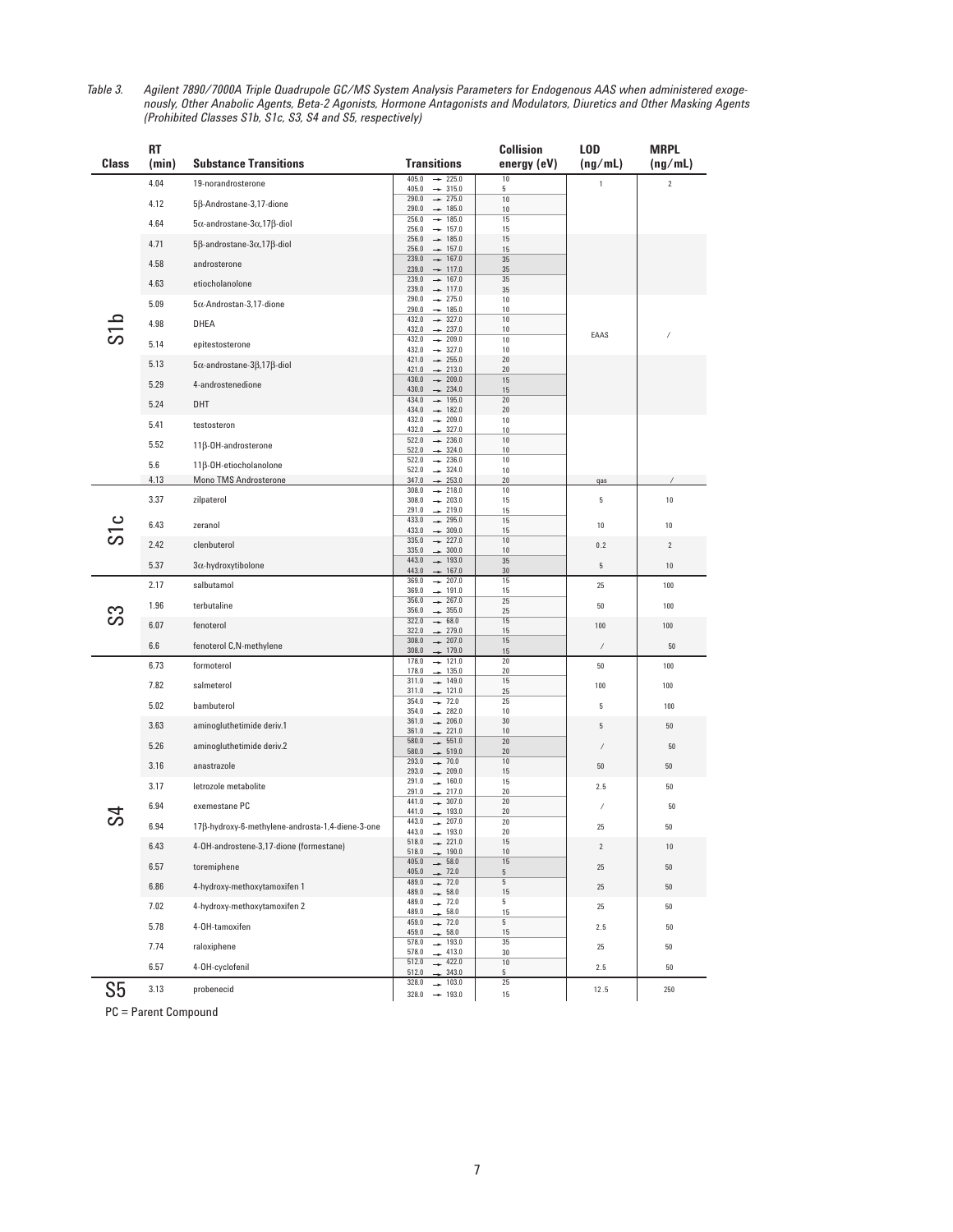| Class | RT<br>(min) | <b>Substance</b>           | <b>Transitions</b>                                     | <b>Collision</b><br>energy (eV) | <b>LOD</b><br>(ng/mL) | <b>MRPL</b><br>(ng/mL) |
|-------|-------------|----------------------------|--------------------------------------------------------|---------------------------------|-----------------------|------------------------|
|       | 2.16        | carphedon                  | $272.0 \rightarrow 104.0$<br>$272.0 \rightarrow 229.0$ | 25<br>15                        | 50                    | 500                    |
|       | 4.98        | 6-OH-bromantan             | $395.0 - 91.0$<br>$393.0 \rightarrow 91.0$             | 30<br>30                        | 2,5                   | 500                    |
|       | 2.08        | pemoline                   | $178.0 \rightarrow 104.0$<br>$392.0 \rightarrow 178.0$ | 10                              | 5                     | 500                    |
|       |             |                            | $174.0 \rightarrow 866.0$                              | 10<br>5                         |                       |                        |
|       | 2.28        | octopamine                 | $426.0 \rightarrow 206.0$<br>$426.0 \rightarrow 179.0$ | 15<br>15                        | 100                   | 500                    |
|       | 7.14        | strychnine                 | $316.0 \rightarrow 144.0$<br>$316.0 \rightarrow 220.0$ | 15<br>10                        | 100                   | 200                    |
|       | 1.37        | crotethamide               | $154.0 - 86.0$<br>$154.0 + 69.0$                       | 10<br>15                        | 50                    | 500                    |
|       | 1.97        | ethamivan                  | $295.0 \rightarrow 223.0$<br>$295.0 \rightarrow 265.0$ | 25<br>20                        | 50                    | 500                    |
|       | 1.36        | fencamfamine               | $215.0 \rightarrow 186.0$<br>$215.0 - 98.0$            | 5<br>15                         | 50                    | 500                    |
|       | 4.24        | fenspiride                 | $241.0 \rightarrow 96.0$                               | $10\,$                          | 25                    | 500                    |
|       | 2.57        | 3,3-dihenylpropylamine     | $241.0 \rightarrow 154.0$<br>$174.0 \rightarrow 86.0$  | 10<br>15                        | 50                    | 500                    |
|       | 4.65        | prenylamine                | $174.0 \rightarrow 100.0$<br>$238.0 - 58.0$            | 15<br>20                        | 50                    | 500                    |
|       |             |                            | $238.0 \rightarrow 91.0$<br>$168.0 \rightarrow 125.0$  | 20<br>20                        |                       | 500                    |
|       | 1.94        | clobenzorex                | $168.0 - 89.0$<br>$360.0 \rightarrow 178.0$            | 35<br>15                        | 100                   |                        |
|       | 2.51        | cyclazodone                | $360.0 \rightarrow 247.0$<br>$286.0 \rightarrow 72.0$  | 15<br>20                        | 10                    | 500                    |
|       | 6.57        | famprofazone               | $286.0 \rightarrow 214.0$                              | 15                              | 50                    | 500                    |
|       | 1.66        | benzphetamine              | $148.0 \rightarrow 91.0$<br>$148.0 - 65.0$             | 20<br>35                        | 10                    | 500                    |
|       | 1.74        | methylphenidate            | $156.0 \rightarrow 45.0$<br>$156.0 - 84.0$             | 35<br>10                        | 100                   | 500                    |
|       | 6.47        | amineptine                 | $193.0 - 115.0$<br>$193.0 \rightarrow 178.0$           | 15<br>15                        | 10                    | 500                    |
|       | 4.53        | amineptine C5 metabolite   | $193.0 \rightarrow 115.0$<br>$193.0 \rightarrow 178.0$ | 15<br>15                        | 50                    | 500                    |
|       | 2.7         | cocaine                    | $303.0 \rightarrow 82.0$<br>$303.0 - 198.0$            | 15<br>5                         | 50                    | 500                    |
|       | 3.07        | benzoylecgonine            | $240.0 \rightarrow 82.0$                               | 20                              | 100                   | 500                    |
|       | 3.56        | prolintane metabolite14    | $361.0 \rightarrow 82.0$<br>$322.0 \rightarrow 293.0$  | 20<br>20                        | excr                  | 500                    |
|       | 2.28/2.34   | prolintane metabolite 5a/b | $322.0 - 205.0$<br>$304.0 \rightarrow 142.0$           | 20<br>20                        | excr                  | 500                    |
|       |             |                            | $304.0 \rightarrow 75.0$<br>$228.0 \rightarrow 158.0$  | 20<br>20                        |                       |                        |
|       | 2.67        | prolintane metabolit e9    | $228.0 \rightarrow 138.0$<br>$158.0 - 116.0$           | 20<br>10                        | excr                  | 500                    |
|       | 2.52        | sibutramine metabolite 1   | $158.0 \rightarrow 102.0$<br>$246.0 \rightarrow 156.0$ | $10\,$<br>20                    | excr                  | 500                    |
|       | 2.74/2.82   | sibutramine metabolite 2/3 | $246.0 - 84.0$<br>$554.0 - 522.0$                      | 20                              | excr                  | 500                    |
|       | 7.47        | buprenorphine              | $554.0 - 450.0$<br>$265.0 - 166.0$                     | 15<br>20                        | 0.5                   | 10                     |
|       | 6.57        | dextromoramide             | $265.0 \rightarrow 98.0$                               | 15<br>10                        | 20                    | 200                    |
|       | 4.91        | heroine                    | $369.0 \rightarrow 327.0$<br>$369.0 - 268.0$           | 10<br>25                        | 2.5                   | 200                    |
|       | 4.66        | <b>MAM</b>                 | $399.0 \rightarrow 287.0$<br>$399.0 \rightarrow 340.0$ | 15<br>10                        | 20                    | 200                    |
|       | 5.37        | fentanyl                   | $245.0 \rightarrow 189.0$<br>$245.0 \rightarrow 146.0$ | 10<br>15                        |                       | 10                     |
|       | 2.19        | norfentanyl                | $175.0 \rightarrow 120.0$<br>$175.0 \rightarrow 56.0$  | 5<br>15                         | 1                     | 10                     |
|       | 4.32        | hydromorphone              | $429.0 \rightarrow 234.0$                              | 15                              | 100                   | 200                    |
|       | 2.73        | methadon                   | $429.0 \rightarrow 357.0$<br>$296.0 \rightarrow 191.0$ | 25<br>20                        | 10                    | 200                    |
|       | 2.93        | methadon 2                 | $296.0 \rightarrow 281.0$<br>$296.0 \rightarrow 191.0$ | 10<br>20                        | 40                    | 200                    |
|       | 2.37        | normethadon 1              | $296.0 - 281.0$<br>$224.0 \rightarrow 103.0$           | 10<br>35                        | 100                   | 200                    |
|       |             |                            | $224.0 \rightarrow 191.0$<br>$296.0 \rightarrow 191.0$ | 35<br>20                        |                       |                        |
|       | 2.73        | normethadon 2              | $296.0 \rightarrow 252.0$<br>$277.0 \rightarrow 105.0$ | 20<br>25                        | 10                    | 200                    |
|       | 2.14        | EDDP                       | $277.0 \rightarrow 220.0$<br>$429.0 \rightarrow 287.0$ | 20<br>20                        | 40                    | 200                    |
|       | 4.42        | morphine                   | $429.0 \rightarrow 220.0$<br>$459.0 - 368.0$           | 35<br>15                        | 10                    | 200                    |
|       | 4.37        | oxycodone                  | $459.0 \rightarrow 312.0$                              | 15                              | 200                   | 200                    |
|       | 4.76        | oxymorphone                | $502.0 - 70.0$<br>$517.0 \rightarrow 355.0$            | 30<br>15                        | 40                    | 200                    |
|       | 3.12        | pentazocine                | $357.0 \rightarrow 246.0$<br>$357.0 - 289.0$           | 15<br>15                        | 100                   | 200                    |
|       | 1.47        | pethidine                  | $247.0 \rightarrow 71.0$<br>$247.0 \rightarrow 173.0$  | $\mathbf 5$<br>5                | 4                     | 200                    |
|       | 3.97        | codeine                    | $371.0 \rightarrow 229.0$<br>$371.0 \rightarrow 234.0$ | 5<br>5                          | $10\,$                | 200                    |
|       | 4.21        | ethylmorphine              | $385.0 \rightarrow 214.0$<br>$385.0 - 234.0$           | 35<br>10                        | $10\,$                | 200                    |
|       | 2.51        | pipradrol                  | $239.0 \rightarrow 161.0$<br>$239.0 \rightarrow 221.0$ | 20                              | 5                     | 200                    |
|       | 5.25        | fenbutrazate               | $261.0 \rightarrow 103.0$                              | $20\,$<br>35                    | 50                    | 200                    |
|       | 6.06        | THC-COOH                   | $261.0 \rightarrow 175.0$<br>$371.0 - 289.0$           | 15<br>15                        | $< 5$                 | 7,5                    |
| S8    |             |                            | $371.0 \rightarrow 265.0$                              | $15\,$                          |                       |                        |

*Table 4. Agilent 7890/7000A kTriple Quadrupole GC/MS System Analysis Parameters for Stimulants, Narcotics and Cannabinoids (Prohibited Classes S6, S7 and S8, respectively)*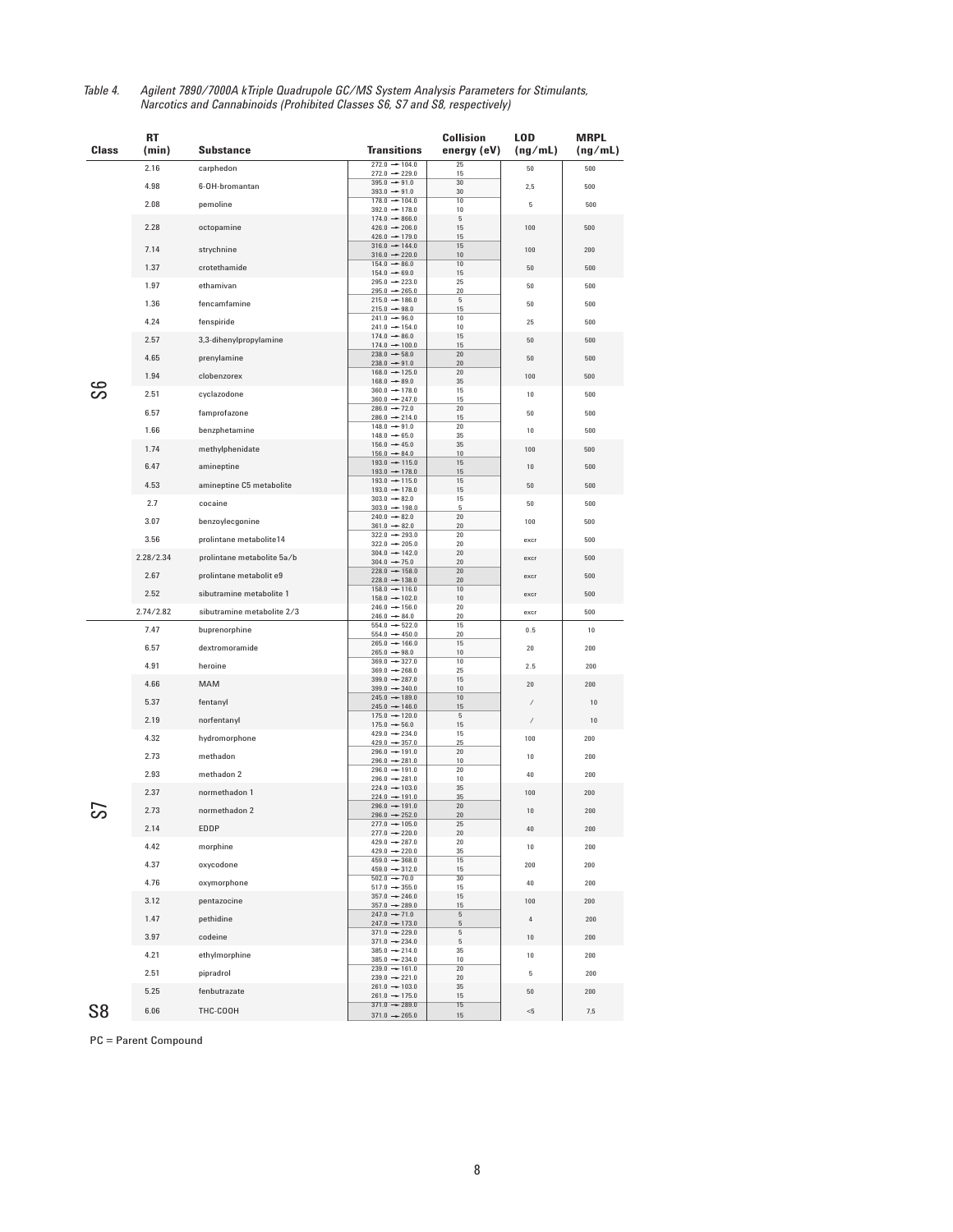|       | <b>RT</b>      |                                      |                                                       | <b>Collision</b> | L <sub>O</sub> D                                                      | <b>MRPL</b> |
|-------|----------------|--------------------------------------|-------------------------------------------------------|------------------|-----------------------------------------------------------------------|-------------|
| Class | (min)          | <b>Substance</b>                     | <b>Transitions</b>                                    | energy (eV)      | (ng/mL)                                                               | (ng/mL)     |
|       | 1.91           | oxprenolol                           | $150.0 \rightarrow 109.0$                             | 15               | 50                                                                    | 500         |
|       |                |                                      | $221.0 \rightarrow 72.0$                              | 15               |                                                                       |             |
|       | 3.62           | betaxolol                            | $364.0 \rightarrow 209.0$                             | 10               | 100                                                                   | 500         |
|       |                |                                      | $364.0 \rightarrow 172.0$                             | 10               |                                                                       |             |
|       | 2.94           | bisoprolol                           | $405.0 - 56.0$                                        | 25               | 100                                                                   | 500         |
|       |                |                                      | $405.0 \rightarrow 172.0$                             | 15               |                                                                       |             |
|       | 3.07           | pindolol 1                           | $204.0 \rightarrow 133.0$                             | 15               | 500                                                                   | 500         |
|       |                |                                      | $220.0 \rightarrow 75.0$                              | 15               |                                                                       |             |
|       | 3.65           | pindolol 2                           | $205.0 \rightarrow 130.0$                             | 15               | 50                                                                    | 500         |
|       |                |                                      | $292.0 \rightarrow 218.0$                             | 15               |                                                                       |             |
|       | 3.05           | esmolol                              | $352.0 \rightarrow 193.0$                             | 5                | 100                                                                   | 500         |
|       |                |                                      | $352.0 - 56.0$                                        | 15               |                                                                       |             |
|       | 3.02           | metipranolol                         | $366.0 - 281.0$                                       | 5                | 25                                                                    | 500         |
|       |                |                                      | $366.0 \rightarrow 239.0$                             | 15               |                                                                       |             |
|       | 2.64           | propanolol                           | $316.0 \rightarrow 231.0$                             | $\,$ 5           | 25                                                                    | 500         |
|       |                |                                      | $316.0 \rightarrow 75.0$                              | 15               |                                                                       |             |
|       | 3.15           | timolol                              | $373.0 \rightarrow 186.0$<br>$373.0 \rightarrow 70.0$ | 15<br>35         | 50                                                                    | 500         |
|       |                |                                      | $421.0 \rightarrow 186.0$                             | 15               |                                                                       |             |
|       | 4.12           | carteolol                            | $421.0 \rightarrow 365.0$                             | 5                | 50                                                                    | 500         |
|       |                |                                      | $234.0 \rightarrow 233.0$                             | $\overline{5}$   |                                                                       |             |
|       | 4.12           | levobunolol                          | $234.0 \rightarrow 217.0$                             | $10\,$           | 25                                                                    | 500         |
|       |                |                                      | $319.0 \rightarrow 129.0$                             | 15               |                                                                       |             |
|       | $\overline{2}$ | celiprolol 1                         | $205.0 - 89.0$                                        | 15               | $\hspace{0.025cm}\rule{0.7pt}{0.1ex}\hspace{0.025cm}\hspace{0.025cm}$ | 500         |
|       |                |                                      | $205.0 \rightarrow 117.0$                             | 15               |                                                                       |             |
|       |                |                                      | $200.0 \rightarrow 128.0$                             | 15               |                                                                       |             |
|       | 3.45           | celiprolol 2                         | $200.0 \rightarrow 144.0$                             | 15               | 500                                                                   | 500         |
|       |                |                                      | $510.0 \rightarrow 70.0$                              | 35               |                                                                       |             |
|       | 4.53           | nadolol                              | $510.0 \rightarrow 186.0$                             | 20               | 250                                                                   | 500         |
|       | 6.2            | acebutolol $1 + 2$                   | $278.0 \rightarrow 166.0$                             | 30               |                                                                       |             |
|       |                |                                      | $278.0 \rightarrow 208.0$                             | 30               | 500                                                                   | 500         |
|       | 1.72           | alprenolol                           | $321.0 \rightarrow 72.0$                              | 15               | 250                                                                   | 500         |
|       |                |                                      | $306.0 \rightarrow 203.0$                             | 15               |                                                                       |             |
|       | 6.67           | labetolol                            | $383.0 - 265.0$                                       | 15               | 100                                                                   | 500         |
|       |                |                                      | $383.0 \rightarrow 251.0$                             | 15               |                                                                       |             |
|       | 4.66           | 5ß-Androstane-3a,17b-diol-d5         | $246.0 \rightarrow 190.0$                             | 15               |                                                                       |             |
|       |                |                                      | $246.0 \rightarrow 164.0$                             | 15               |                                                                       |             |
|       | 4.62           | $5\alpha$ -Androstane-3a,17b-diol-d3 | $244.0 \rightarrow 202.0$                             | 15               |                                                                       |             |
|       |                | androsterone-d4                      | $244.0 \rightarrow 188.0$                             | 15               |                                                                       |             |
|       | 4.51           |                                      | $423.0 \rightarrow 333.0$                             | 20               |                                                                       |             |
|       |                |                                      | $423.0 \rightarrow 243.0$                             | 20               |                                                                       |             |
|       | 4.56           | etiocholanolone-d5                   | $424.0 \rightarrow 334.0$                             | 20               |                                                                       |             |
|       |                |                                      | $424.0 \rightarrow 244.0$                             | 20               |                                                                       |             |
|       | 5.12           | epitestosterone-d3                   | $435.0 \rightarrow 330.0$<br>$435.0 - 209.0$          | 5<br>20          | <b>ISTD</b>                                                           |             |
|       |                |                                      | $435.0 \rightarrow 330.0$                             | 20               |                                                                       |             |
|       | 5.38           | testosterone-d3                      | $435.0 - 209.0$                                       | 20               |                                                                       |             |
|       |                |                                      | $437.0 \rightarrow 205.0$                             | 15               |                                                                       |             |
|       | 5.17           | DHT-d3                               | $437.0 \rightarrow 195.0$                             | 15               |                                                                       |             |
|       |                |                                      | $372.0 \rightarrow 210.0$                             | 20               |                                                                       |             |
|       | 2.16           | salbutamol-d3                        | $372.0 \rightarrow 193.0$                             | 20               |                                                                       |             |
|       | 5.97           |                                      | $446.0 \rightarrow 301.0$                             | 25               |                                                                       |             |
|       |                | $17\alpha$ -methyltestosterone       | $446.0 \rightarrow 198.0$                             | 20               |                                                                       |             |

*Table 5. Agilent 7890/7000A Triple Quadrupole GC/MS System Analysis Parameters for Beta Blockers Prohibited in Competition in Certain Sports (Prohibited Class P2) and the Internal Standards (ISTDs)*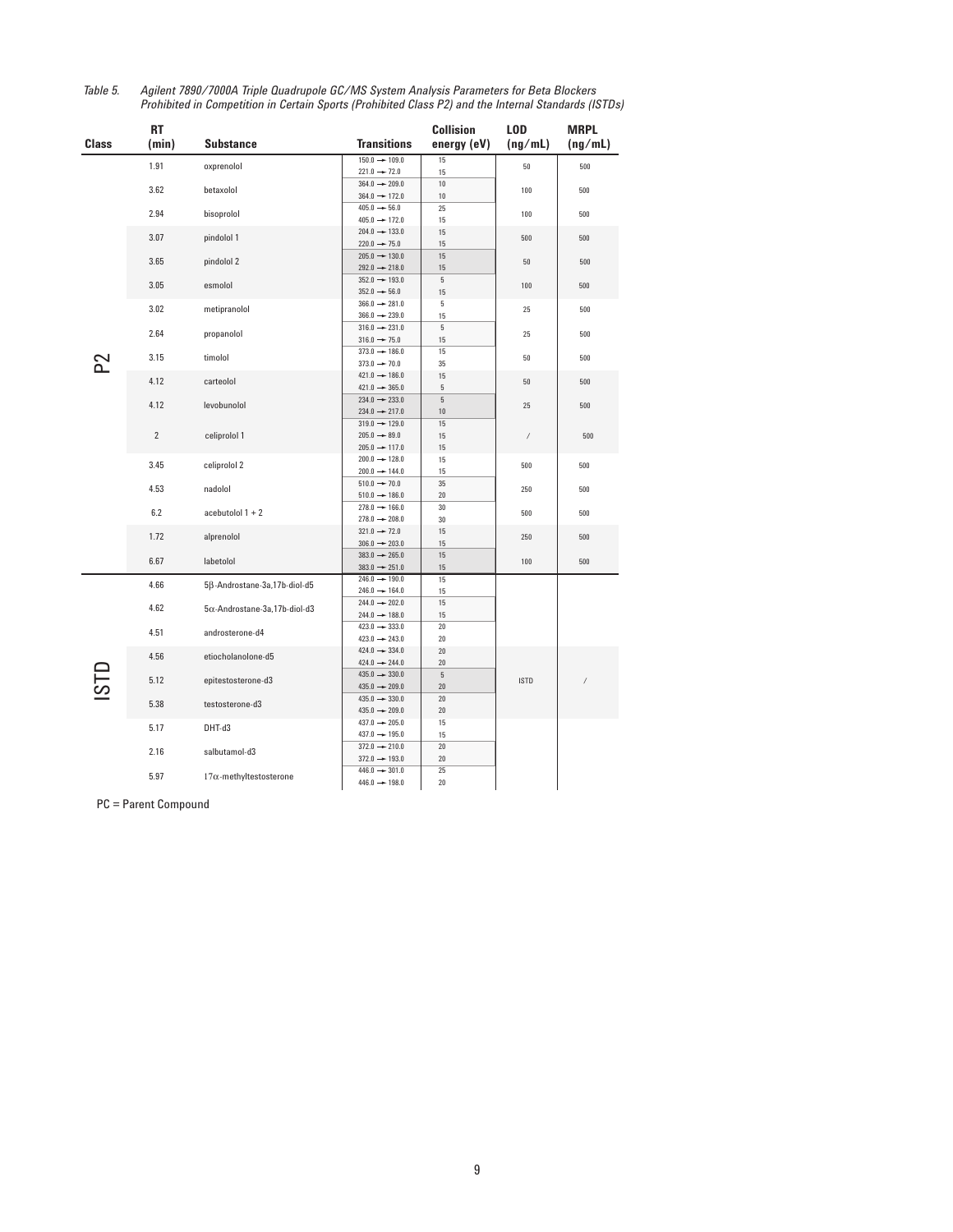#### *Table 6. Target Substances for Quantitative Analysis*

| <b>Substance</b>                                    | <b>Internal standard</b> | Calibrators (ng/mL)        | Correlation coefficient (R <sup>2</sup> ) |
|-----------------------------------------------------|--------------------------|----------------------------|-------------------------------------------|
| <b>Testosterone</b>                                 | $d3-T$                   | 2-5-20-50-100-200          | 0.9918                                    |
| Epitestosterone                                     | $d3-E$                   | 2-5-20-50-100-200          | 0.9933                                    |
| Androsterone                                        | $d4-A$                   | 48-120-600-1200-2400-4800  | 0.9903                                    |
| Etiocholanolone                                     | $d5-E$                   | 48-120-600-1200-2400-4800  | 0.9716                                    |
| 11β-OH-androsterone                                 | $d4-A$                   | 40-100-500-1000-2000-4000  | 0.9769                                    |
| 11β-OH-etiocholanolone                              | $d5-E$                   | 40-100-500-1000-2000-4000  | 0.9877                                    |
| Dihydrotestosterone                                 | d3-DHT                   | 4-10-40-100-200-400        | 0.9755                                    |
| Dehydroepiandrosterone                              | d3-DHT                   | 4-10-40-100-200-400        | 0.9927                                    |
| 4-androstene-3,17-dione                             | d3-DHT                   | 4-10-40-100-200-400        | 0.9908                                    |
| $5\alpha$ -androstane- $3\alpha$ , 17 $\beta$ -diol | d3-aab                   | 4-10-40-100-200-400        | 0.9841                                    |
| 5β-androstane-3α,17β-diol                           | d5-bab                   | 4-10-40-100-200-400        | 0.9603                                    |
| $5\alpha$ -androstane- $3\beta$ ,17 $\beta$ -diol   | d3-aab                   | 4-10-40-100-200-400        | 0.9933                                    |
| $5\alpha$ -androstane-3.17-dione                    | MT                       | 4-10-40-100-200-400        | 0.9975                                    |
| 5ß-androstane-3,17-dione                            | MT                       | 4-10-40-100-200-400        | 0.9853                                    |
| 19-norandrosterone                                  | MT                       | 1-3-5-10-15-20             | 0.9902                                    |
| Salbutamol                                          | d3-sal                   | 100-300-500-1000-1500-2000 | 0.9807                                    |
| THC-COOH                                            | MT                       | 5-15-25-50-75-100          | 0.9862                                    |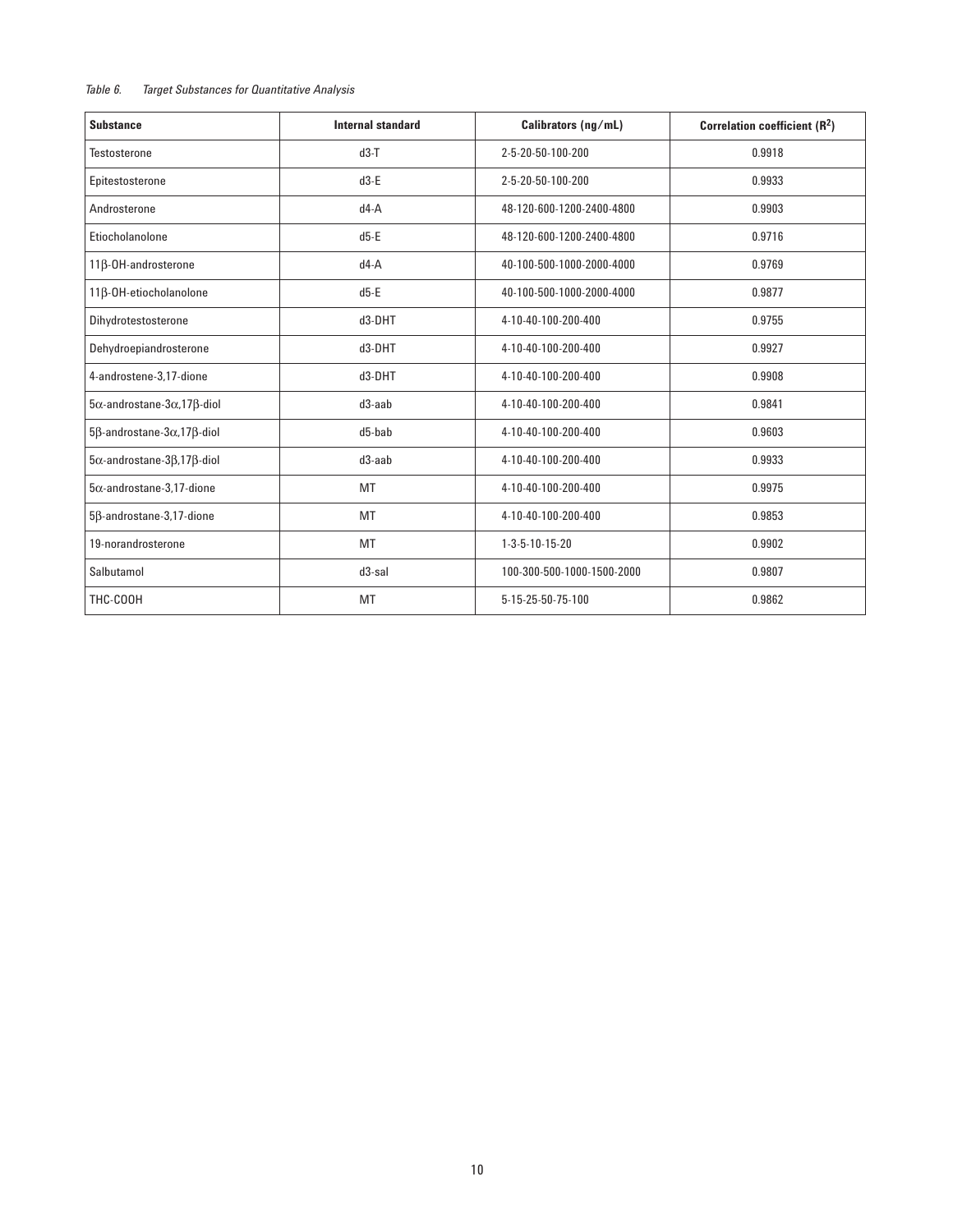# **Conclusion**

A fast GC-MS/MS method for the quantitative determination of the steroid profile, salbutamol, THC-COOH and norandrosterone as well as the qualitative detection of 142 doping agents (or their metabolites) was developed. The use of a wide range of internal standards provides an evaluation of the sample preparation efficiency to assure accuracy of the results. Using hydrogen as a carrier gas and a short (12.5 m) capillary column with the Agilent 7000A Triple Quadrupole GC/MS system, all doping agents could be detect-ed within a single run of less than 8 minutes.

# **Acknowledgments**

This research was performed with support of the World Anti-Doping Agency. The technical assistance of Dr.ir. B. Tienpont (Research Institute for Chromatrography, Kortrijk, Belgium) is gratefully acknowledged.

# **References**

- 1. P. Van Eenoo, W. Van Gansbeke, N. De Brabanter, K. Deventer, F. T. Delbeke "A fast, comprehensive screening method for doping agents in urine by gas chromatographytriple quadrupole mass spectrometry." *J Chromatogr A*. 2010 Oct 8. [Epub ahead of print].
- 2. WADA. TD2010MRPL. http://www.wada-ama.org
- 3. M. K. Parr, G. Fußhöller, N. Schlörer, G. Opfermann, T. Piper,

G. Rodchenkov, W. Schänzer "Metabolism of androsta-1,4,6-triene-3,17-dione and detection by gas chromatography/mass spectrometry in doping control." Rapid Commun Mass Spectrom 23, 207-218 (2009).

- 4. EURACHEM Guide: The Fitness for Purpose of Analytical Methods; A Laboratory Guide to Method Validation and Related Topics, 1998 (http://www.eurachem.org/guides/pdf/valid.pdf)
- 5. WADA. TD2010MRPL. http://www.wada-ama.org
- 6. M.K. Henze, G. Opfermann, H. Spahn-Langguth, W. Schänzer "Screening of beta-2 agonists and confirmation of fenoterol, orciprenaline, reproterol and terbutaline with gas chromatography-mass spectrometry as tetrahydroisoquinoline derivatives." *J Chromatogr B* 751, 93-105 (2001).
- 7. P. Kiousi, Y. S. Angelis, E. Lyris, M. Koupparis, A. C. Calokineros, J 405. Atta-Politou, C.G. Georgakopoulos "Two-step silylation procedure for the unified analysis of 190 doping control substances in human urine samples by GC–MS." *Bioanalysis 1*, 1209-1224 (2009).

# **For More Information**

For more information on our products and services, visit our Web site at www.agilent.com/chem.